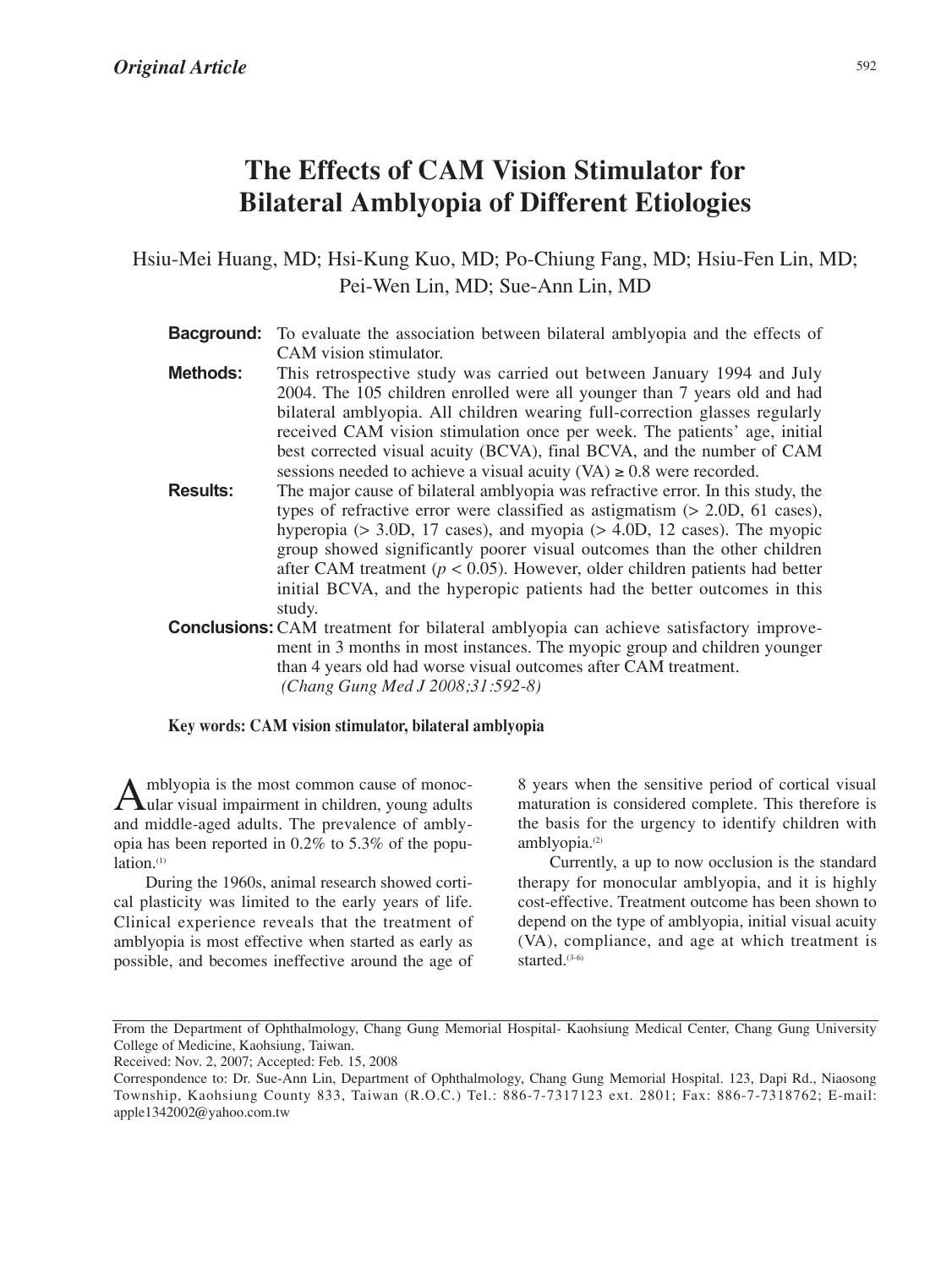Another treatment for monocular amblyopia is the CAM vision stimulator, first described by Banks et al. in 1978. The basis of the CAM vision stimulator is that cell clusters in the visual cortex only respond to rectangular stimuli with a specific orientation, and different clusters respond to different angles of orientation. $(7-9)$  According to the rationale, the CAM vision stimulator may stimulate the maturation of cells in the visual cortex and improve amblyopia.

The treatment of bilateral amblyopia involves wearing full-correction glasses and encouraging near-work training by occlusion or CAM stimulation. However, occlusion therapy in bilateral amblyopia is controversial, and there are no reports regarding the effect of CAM treatment for bilateral amblyopia. Therefore, the aim of our study was to evaluate the effects of CAM treatment in different types of bilateral amblyopia, and the factors affecting visual outcomes.

## **METHODS**

Between Jan 1994 and July 2004, 105 children (57 boys and 48 girls) diagnosed with bilateral amblyopia at the Ophthalmology Department, Kaohsiung Chang Gung Memorial Hospital, Taiwan, were enrolled in this retrospective study. Bilateral amblyopia was defined as an initial best corrected visual acuity (BCVA)  $\leq 0.5$ , in both eyes, using the Snellen chart for detailed statistical calculation, and no interocular difference in the BCVA of two lines. Inclusion criteria consisted of age between 3 and 7 years old, ability to complete the study's visual acuity testing, an initial binocular BCVA  $\leq 0.5$  with the wearing of optimal correction glasses at the time of enrollment in CAM training. and availability for a follow-up time longer than 3 months. All children had a full ophthalmological examination, and no child had anterior segment or fundus pathology commensurate with the visual acuity. Each child was shown a series of high-contrast square-wave gratings of different spatial frequencies, and treatment was undertaken with the 3 smallest discernible gratings. Each in turn was rotated at one revolution per minute behind a clear Perspex cover on which the child drew or played pencil games under supervision. The session lasted 7 minutes and was repeated at weekly intervals.(10) The VA with glasses was measured after each session. Treatment success was defined as a  $BCVA \geq 0.8$ . Therefore, the number of sessions needed to achieve a BCVA  $\geq 0.8$  and the final VA were recorded to evaluate the effect of the CAM stimulator on bilateral amblyopia. The associations between sex, strabismus, age and bilateral amblyopia type with the visual outcome after CAM treatment were analyzed by repeated measures ANOVA. The initial BCVA with the effect of CAM treatment was analyzed by Pearson correlations.

## **RESULTS**

In our case series, 105 children (57 boys and 48 girls) were recorded between Jan 1994 and July 2004. The mean age of the children was 4.91 years old (range, 3-7 years old) and the follow-up interval was 34 months (range, 3-147 months). Amblyopia recurrence were found in 3 children during follow-up after CAM treatment. The definition of successful CAM treatment was achievement of a bilateral  $BCVA \geq 0.8$  and the success rate in our study was 95.2% (100/105). We excluded the 5 children who were treated and did not achieve bilateral success, therefore 100 children remained in the analysis: the average initial BCVA, final BCVA, and number of CAM sessions needed to achieve a BCVA better than 0.8 were 0.39 (range 0.3 to 0.5), 0.93 (range 0.8 to 1.0), and 6.8 (range 2 to 40), respectively. Pearson's correlation (Fig. 1, Table 1) showed that those with better initial BCVAs had better visual outcomes (better final BCVA, and fewer CAM sessions).

The major cause of binocular amblyopia was refractive error. Therefore, we classified the patients with initial BCVA  $\leq$  0.5 into 3 refractive error groups: the astigmatism group (> 2.0D, range 2.0D to 6.0D, 61 cases), hyperopic group  $(> 3.0D, \text{range})$  $3.0D$  to  $9.0D$ ,  $17$  cases), and myopic group ( $> 4.0D$ , range 4.0D to 12.0D, 12 cases). The mean initial BCVA [oculus dexter (OD)/ oculus sinister (OS)] in these groups was 0.41/ 0.38, 0.39/ 0.39, and 0.34/ 0.33, respectively. The final BCVA (OD/OS) was 0.94/ 0.93, 0.97/ 0.95, and 0.86/ 0.88. The number of CAM sessions was 5.92/7.26, 6.17/6.56 and 9.73/10.45. Using repeated measures ANOVA, the myopic group was shown significantly poorer visual outcomes, including final VA and CAM sessions, than the other 2 groups ( $p < 0.05$ ) (Table 2). At the same time, the hyperopic group was shown relatively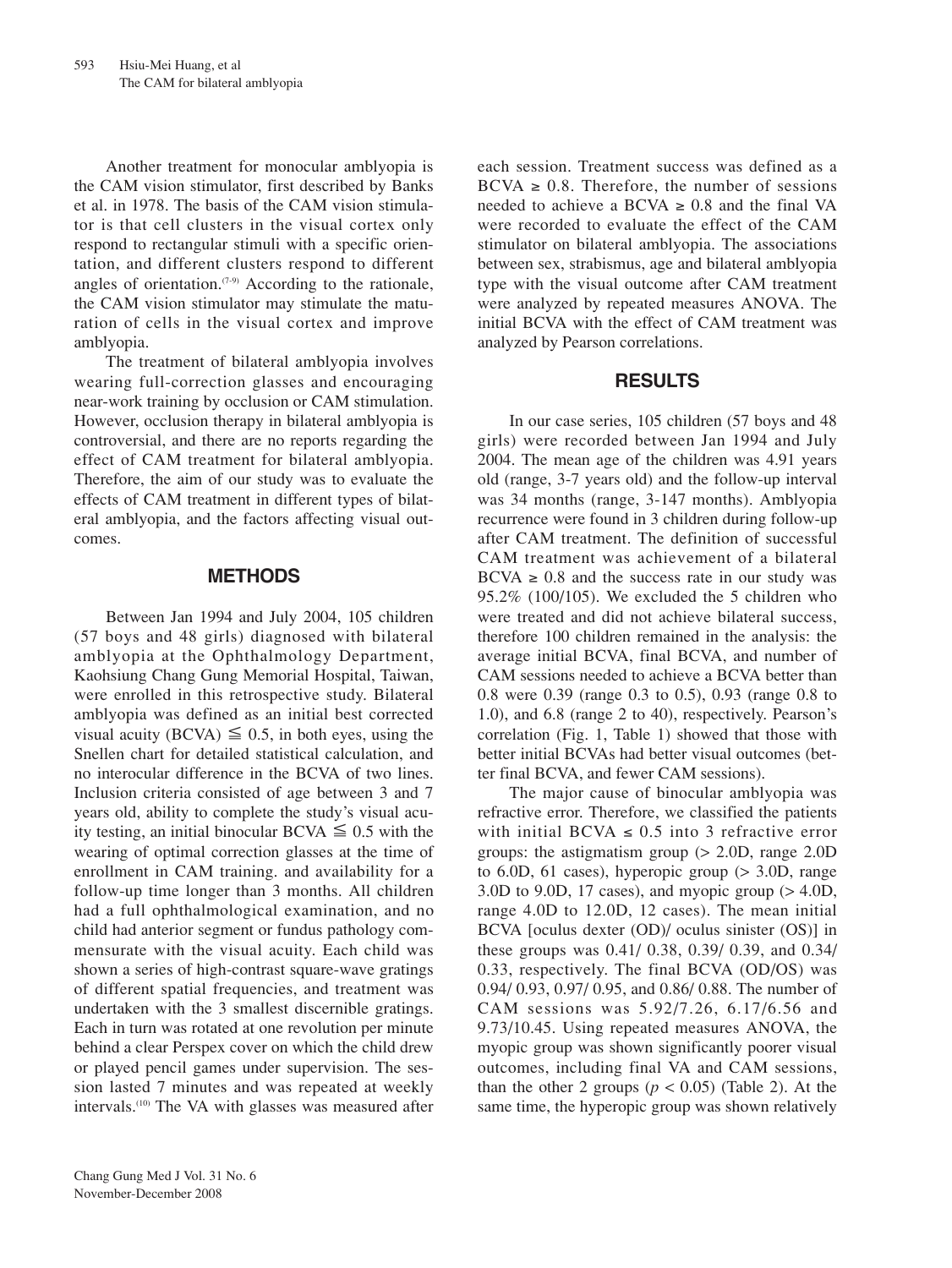

**Fig. 1** Those with better initial BCVA had better final BCVA (top figures). Those with better initial BCVA needed fewer CAM sessions (bottom figures). OD: oculus dexter; OS: oculus sinister.

|                     |                | Initial BCVA (OD) Initial BCVA (OS) |          |
|---------------------|----------------|-------------------------------------|----------|
| Final VA            | r              | 0.188                               | 0.101    |
|                     | <i>p</i> value | 0.075                               | 0.342    |
| Sessions $\geq 0.8$ | r              | $-0.431$                            | $-0.262$ |
|                     | $p$ value      | < 0.01                              | 0.013    |

**Abbreviations:** BCVA: best-corrected visual acuity; R: Pearson correlation coefficient; OD: oculus dexter; OS: oculus sinister.

better visual outcomes. Seventeen children were classified as having combined strabismus and refractive error. Compared with the pure refractive error cases, we did not find any significant difference in visual outcome after CAM treatment with this type of bilateral amblyopia.

We classified the children into 3 age groups:  $\leq 4$ years old, 5 years old and  $\geq 6$  years old. The mean initial BCVA (OD/OS) in these groups was 0.38/ 0.38, 0.40/ 0.39, and 0.40/ 0.38, respectively. The final BCVA (OD/OS) was 0.95/ 0.93, 0.94/ 0.94, and 0.92/ 0.93. The number of CAM sessions needed to achieve a BCVA (OD/OS) better than 0.8 was 7.13/9.56, 6.07/6.57, and 5.65/5.85. Using repeated measures ANOVA, there was no significant association between age and the effect of CAM treatment. However, we found that older patients had fewer CAM sessions (Table 3). There was no significant association between sex or strabismus and visual outcome after CAM treatment using repeated -mea-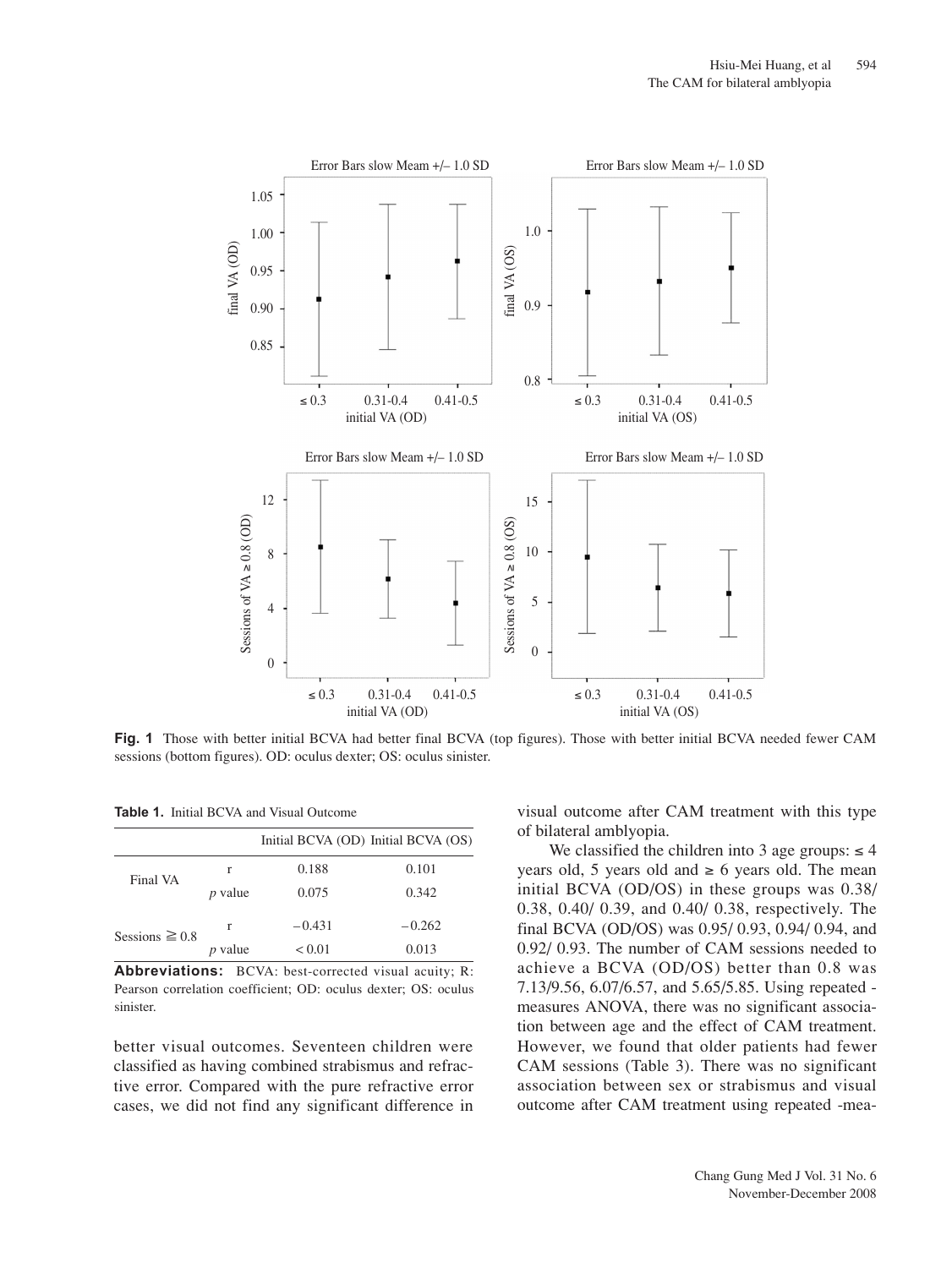| Etiology (mean $\pm$ SD)          |                 |                 |                  |            |                                          |  |  |  |  |
|-----------------------------------|-----------------|-----------------|------------------|------------|------------------------------------------|--|--|--|--|
| Variables                         | Astigmatism     | Hyperopia       | Myopia           |            |                                          |  |  |  |  |
|                                   | $n = 61$        | $n = 17$        | $n = 12$         | $p$ value  | Post hoc                                 |  |  |  |  |
| Initial BCVA (OD)                 | $0.42 \pm 0.08$ | $0.39 \pm 0.09$ | $0.33 \pm 0.1$   | < 0.01     |                                          |  |  |  |  |
| Final BCVA (OD)                   | $0.95 \pm 0.09$ | $0.98 \pm 0.06$ | $0.88 \pm 0.11$  | 0.001      | A&M $(p = 0.017)$                        |  |  |  |  |
| $BCVA \geq 0.8$ CAM sessions (OD) | $5.75 \pm 3.18$ | $5.47 \pm 3.96$ | $10.92 \pm 5.89$ | < 0.01     | A&M ( $p < 0.001$ ); H&M ( $p = 0.001$ ) |  |  |  |  |
| Initial BCVA (OS)                 | $0.39 \pm 0.08$ | $0.4 \pm 0.1$   | $0.33 \pm 0.09$  | ${}< 0.01$ |                                          |  |  |  |  |
| Final BCVA (OS)                   | $0.94 \pm 0.1$  | $0.95 \pm 0.09$ | $0.89 \pm 0.12$  | 0.021      | A&M ( $p = 0.024$ ); H&M ( $p = 0.042$ ) |  |  |  |  |
| $BCVA \geq 0.8$ CAM sessions (OS) | $6.84 \pm 5.9$  | $6.06 \pm 2.7$  | $12.8 \pm 7.86$  | 0.012      | A&M ( $p = 0.016$ ); H&M ( $p = 0.022$ ) |  |  |  |  |

**Table 2.** Visual Outcomes for Children with Astigmatism, Hyperopia and Myopia after CAM Treatment

**Abbreviations:** BCVA: best-corrected visual acuity; n: number; A&M: comparison of the astigmatism group and myopia group; H&M: comparison of the hyperopia group and myopia group; OD: oculus dexter; OS: oculus sinister.

The data showed a statistically significant difference by repeated -measures ANOVA; Post hoc comparisons were applied with Bonferroni procedure.

#### **Table 3.** Visual Outcomes according to Age

| Age (mean $\pm$ SD)             |                 |                 |                 |                |                                 |  |  |  |  |
|---------------------------------|-----------------|-----------------|-----------------|----------------|---------------------------------|--|--|--|--|
| Variables                       | $\leq 4$        | 5               | $\geq 6$        |                |                                 |  |  |  |  |
|                                 | $n = 32$        | $n = 42$        | $n = 26$        | <i>p</i> value | <i>p</i> value for linear trend |  |  |  |  |
| Initial VA (OD)                 | $0.39 \pm 0.1$  | $0.4 \pm 0.08$  | $0.41 \pm 0.08$ |                |                                 |  |  |  |  |
| Final VA (OD)                   | $0.96 \pm 0.08$ | $0.95 \pm 0.1$  | $0.94 \pm 0.09$ | 0.83           | 0.73                            |  |  |  |  |
| VA $\geq$ 0.8 CAM sessions (OD) | $7.29 \pm 5.35$ | $6.15 \pm 3.33$ | $5.67 \pm 3.67$ | 0.34           | 0.17                            |  |  |  |  |
| Initial VA (OS)                 | $0.38 \pm 0.09$ | $0.39 \pm 0.09$ | $0.39 \pm 0.07$ |                |                                 |  |  |  |  |
| Final VA (OS)                   | $0.93 \pm 0.1$  | $0.93 \pm 0.1$  | $0.95 \pm 0.08$ | 0.91           | 0.87                            |  |  |  |  |
| VA $\geq$ 0.8 CAM sessions (OS) | $9.68 \pm 8.71$ | $6.59 \pm 4.12$ | $5.9 \pm 3.55$  | $*0.029$       | $*0.016$                        |  |  |  |  |

**Abbreviations:** BCVA: best-corrected visual acuity; n: number; OD: oculus dexter; OS: oculus sinister; \*: the data showed statistically significant difference by repeated -measures ANOVA.

sures ANOVA.

## **DISCUSSION**

Amblyopia is a reversible cause of visual impairment that may significantly affect a person's future quality of life. The prevalence of amblyopia in children has been established at between 1% and 4%.(11-14) It does not matter whether amblyopia is the monocular or bilateral type, the most important treatment is delicate near-work training.

In monocular amblyopia, the methods of treatment include atropine, occlusion, and the CAM stimulator. In 2003, the Pediatric Eye Disease Investigator Group reported that the success rates for atropine and occlusion were  $74\%$  and  $79\%$ .<sup>(15)</sup> Willshaw et al. revealed that the success rate for CAM was 91%, and that these improvements were frequently obtained within 4 weeks and appeared to be well-maintained.<sup>(10,16)</sup> Therefore, in our study, we kept a regular follow-up of at least 3 months during the period of CAM treatment, and most patients noted visual acuity improvement in 7 weeks. However, the effect of CAM on monocular amblyopia was controversial, because the children enrolled in CAM treatment received occlusion therapy at the same time. $(17)$  In bilateral amblyopia, excluding the effects of occlusion, we found the CAM treatment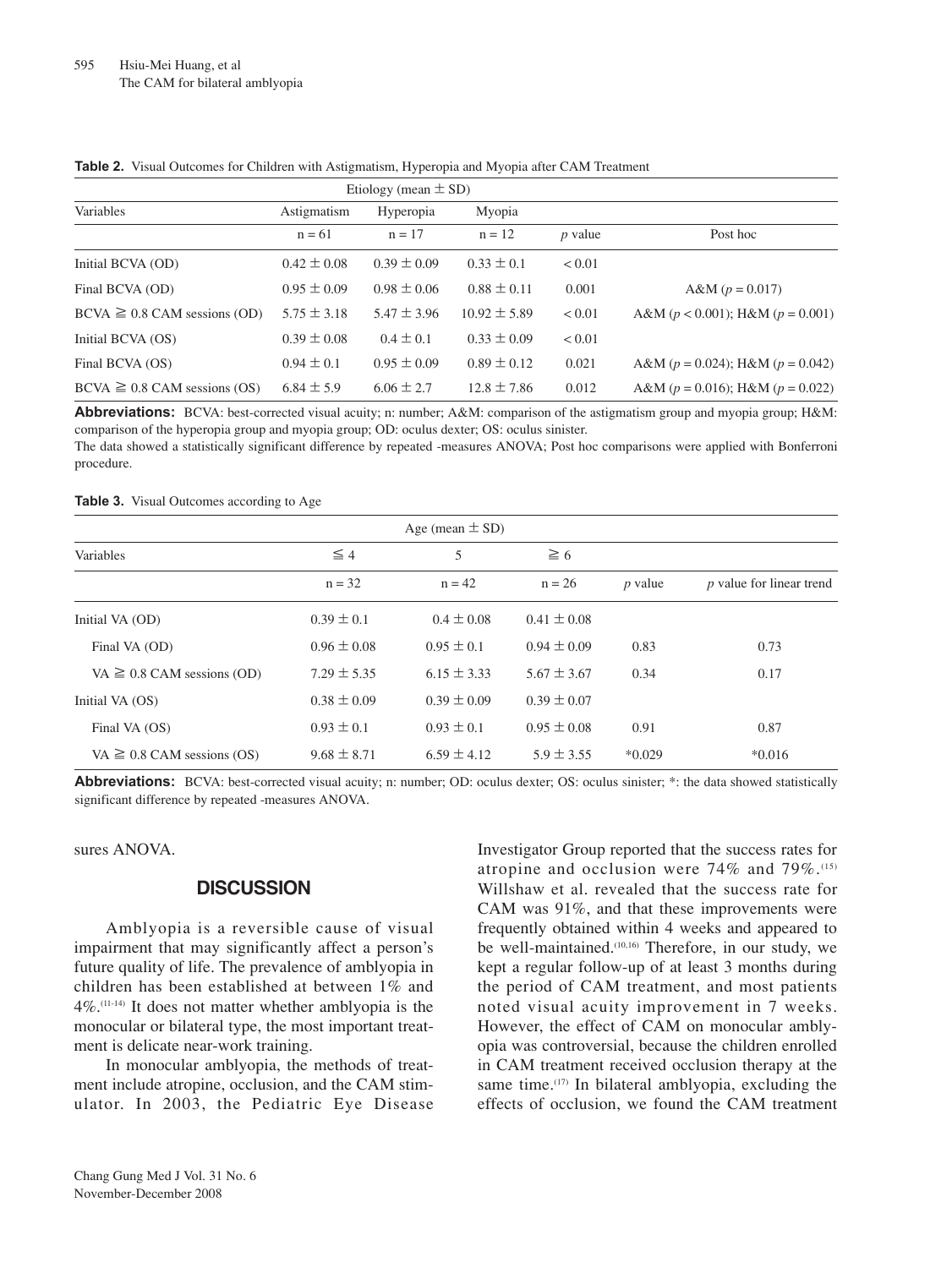success rate to be 95.2%. Klimek et al. reported bilateral amblyopia in children with high hyperopia.<sup>(18)</sup> Thirty-six children with  $\geq 4.5D$  spherical equivalent were enrolled and 86% of them had a final visual acuity of 0.5 or better over a mean 3 years, 4 months after wearing corrected glasses only, which is almost identical to the results in a smaller study by Schoenleber.<sup>(19)</sup> At the same time, only  $48\%$ achieved a BCVA of  $0.8$  or better binocularly.<sup>(18)</sup> There were 11 children with bilateral high hyperopia  $(\geq +4.5D)$  in our study, and 10 of them (90.9%) achieved a BCVA better than 0.8 over a mean 6.15 weeks. In our study, there were 30 children who wore glasses for more than 1 month before CAM training, and there was no difference in the BCVA of two lines in the period before they word eyeglasses and the beginning of CAM training. Therefore, the CAM vision stimulator may hasten visual improvement in binocular amblyopia when wearing optimal glasses.

Previous studies of monocular amblyopia have found the prevalence of strabismus amblyopia is 22- 62%, anisometropic amblyopia 17-50%, and combined causes  $24-32\%$ .<sup> $(5,20,21)$ </sup> In 2002, the Pediatric Eye Disease Investigator Group reported VA would be best in patients with anisometropia, worst in patients with strabismus, and intermediate in patients with both anisometropia and strabismus in monocular amblyopia. They suggested that strabismus might produce cortical deficit in the amblyopic eye due to abnormal binocular interactions.(21) Our review found that the major cause of bilateral amblyopia was refractive error, and that the prevalence of combined refractive error with strabismus was 17%. However, there was no correlation between the combined strabismus type and the final VA. We suppose the reason for the different results was that, in the combined type, strabismus was not the dominant cause of bilateral amblyopia.

Furthermore, we classified refractive errors into 3 groups: astigmatism, hyperopia, and myopia. The prevalence, in order, was 61%, 17%, and 12%. However, using repeated -measures ANOVA, the myopic group showed significantly poorer final BCVA (OD/OS:  $p = 0.001/\leq 0.01$ ) and needed more CAM sessions to achieve a BCVA  $\geq$  0.8 (OD/OS: *p*)  $= 0.021/0.012$ ) than the other groups. The hyperopic group showed relatively better visual outcomes. We suppose the cause of the worse visual outcomes in the myopic group is subtle abnormalities in the retina or retinal pigment epithelium, which result in immature and delayed visual development, though there was no anterior segment or fundus pathology in these children.

Similar to previous studies,  $(5,22)$  we found the better the initial BCVA, the better the visual outcome, using Pearson's correlation.

Patient compliance is a critical determinant of treatment outcome, and age is a significant determinant of compliance. $(23)$  At the same time, the final BCVA and number of CAM sessions  $(p = 0.03)$  were better in children older than 6 years than in children younger than 4 years. Perhaps the older children could better understand how to do the CAM training, and had better compliance than the younger children. Therefore they achieved better visual outcomes.

The limitations of our study were its retrospective nature and small sample size. In most children, CAM treatment with optimal glasses for bilateral amblyopia results in satisfactory improvement (mean final BCVA: 0.93) in 3 months. There was no significant association between different sexes, different ages, or strabismus. However, we found that the risk factors resulting in worse visual outcomes included highly myopic children, an age of less than 4 years, and poor initial BCVA.

### **REFERENCES**

- 1. Attebo K, Mitchell P, Cumming R, Smith W, Jolly N, Sparkes R. Prevalence and causes of amblyopia in an adult population. Ophthalmology 1998;105:154-9.
- 2. Adams GGW, Sloper JJ. Update on squint and amblyopia. J R Soc Med 2003;96:3-6.
- 3. Woodruff G, Hiscox F, Thompson JR. Factors affecting the outcome of children treated for amblyopia. Eye 1994;8:627-31.
- 4. Flynn JT, Schiffman J, Feuer W, Corona A. The therapy of amblyopia: an analysis of the results of amblyopia therapy using pooled data of published studies. Trans Am Ophthalmol Soc 1998;96:431-53.
- 5. Smith LK, Thompson JR, Woodruff G, Hiscox F. Factors affecting treatment compliance in amblyopia. J Pediatr Ophthalmol Strabismus 1995;32:98-101.
- 6. Cobb CJ, Russel K, Cox A, MacEwen CJ. Factors influencing visual outcome in anisometropic amblyopia. Br J Ophthalmol 2002;86:1278-81.
- 7. Banks RV, Campbell FW, Hess R, Watson PG. A new treatment for amblyopia. Br Orthopt J 1978;35:1-12.
- 8. Campbell FW, Hess R, Watson PG, Banks RV. Preliminary results of a physiologically based treatment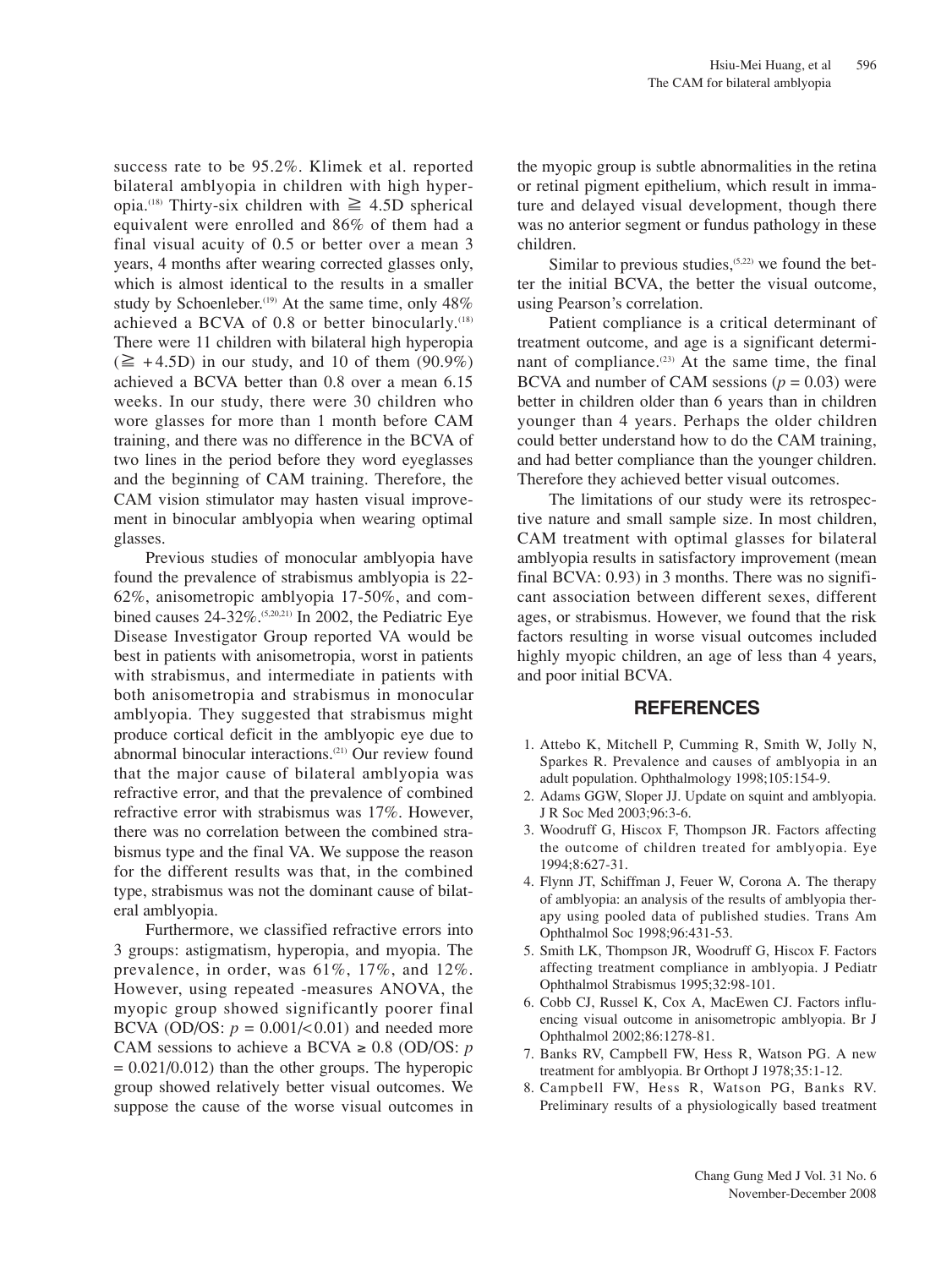of amblyopia. Br J Ophthalmol 1978;62:748-55.

- 9. Nyman KG, Singh G, Rydberg A, Fornander M. Controlled study comparing CAM treatment with occlusion therapy. Br J Ophthalmol 1983;67:178-80.
- 10. Willshaw HE, Malmheden A, Clarke J, Williams A, Dean L. Experience with the CAM vision stimulator: preliminary report. Br J Ophthalmol 1980;64:339-41.
- 11. Flom MC, Neumaier RW. Prevalence of amblyopia. Public Health Rep 1966;81:329-41.
- 12. Simons K. Preschool vision screening: rationale, methodology and outcome. Surv Ophthalmol 1996;41:3-30.
- 13. Lennerstrand G, Jakobsson P, Kvarnstrom G. Screening for ocular dysfunction in children: approaching a common program. Acta Ophthalmol Scand Suppl 1995;214(suppl): 26-38.
- 14. Leske MC, Hawkins B. Screening relationship to diagnosis and therapy. In: Duane TD, Jaeger EA, eds. Clinical Ophthalmology 1994;5:10-5.
- 15. The Pediatric Eye Disease Investigator Group. A comparison of atropine and patching treatment for moderate amblyopia by patient age, cause of amblyopia, depth of amblyopia, and other factors. Ophthalmology 2003;110: 1632-8.
- 16. Gregerson E, Rindziunski E. Conventional occlusion in

the treatment of squint amblyopia- a 10 year follow up. Acta Ophthalmol (Kbh) 1965;43:462-74.

- 17. Tytla ME, Labow-Daily LS. Evaluation of the CAM treatment for amblyopia: a controlled study. Invest Ophthalmol Vis Sci 1981;20:400-6.
- 18. Klimek DL, Cruz OA, Scott WE, Davitt BV. Isoametropic amblyopia due to high hyperopia in children. J AAPOS 2004;8:310-3.
- 19. Schoenleber DB, Crouch ER Jr. Bilateral hypermetropic amblyopia. J Pediatr Ophthalmol 1987;24:75-7.
- 20. Membreno JH, Brown MM, Brown GC, Sharma S, Beauchamp GR. A cost-utility analysis of therapy for amblyopia. Ophthalmology 2002;109:2265-71.
- 21. The Pediatric Eye Disease Investigator Group. The clinical profile of moderate amblyopia. Arch Ophthalmol 2002;120:281-7.
- 22. Nucci P, Alfarano R, Piantanida A. Compliance in antiamblyopia occlusion therapy. Acta Ophthalmol (Copenh) 1992;70:128-31.
- 23. Chua BE, Johnson K, Martin F. A retrospective review of the associations between amblyopia type, patient age, treatment compliance and referral patterns. Clin Experiment Ophthalmol 2004;32:175-9.